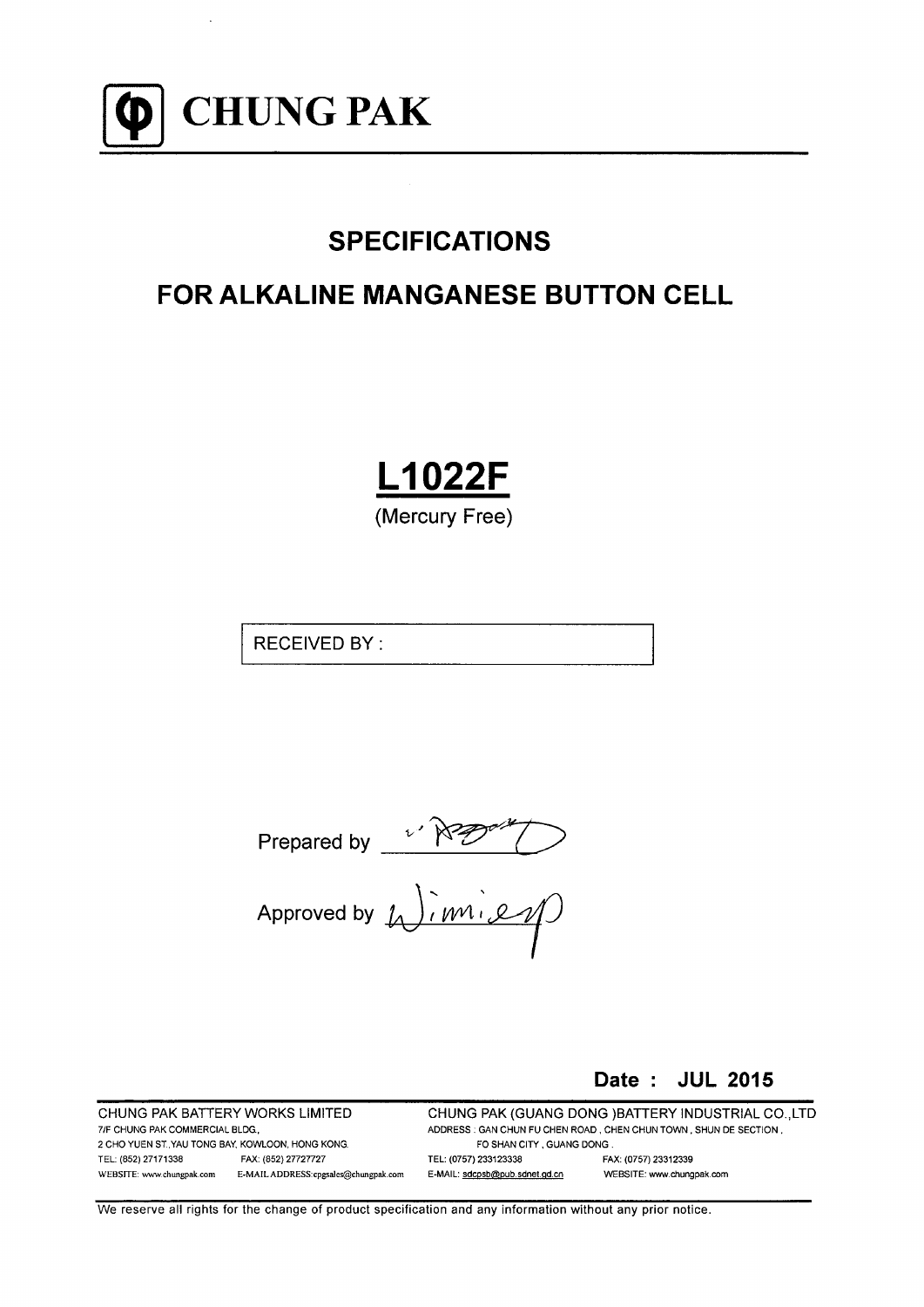

#### *1*、*Scope*

 The specification is applicable to the "Vinnic" brand Alkaline Manganese Button Cell L1022F (Mercury free) supplied by CHUNG PAK BATTERY WORKS LTD.

#### *2*、*Kind of Products Specified*

Name (Designation): L1022F

IEC Designation: /

### *3*、*Technical Specification*

3.1 Dimension:

Height  $(H)$ 22.2  $^{+0}_{-0.8}$  mm Diameter (Φ)  $10.3^{+0}_{-0.5}$  mm

- 3.2 Average Weight : 5.89 g
- 3.3 Nominal Voltage : 9.0 V
- 3.4 Nominal Capacity : 43 mAh (Discharge at 15 KΩ to 4.5 V )

3.5 Typical Discharge Duration: 90 hrs (Discharge at 15 KΩ to 4.5V )

3.6 The Drawing of The Finished Battery :

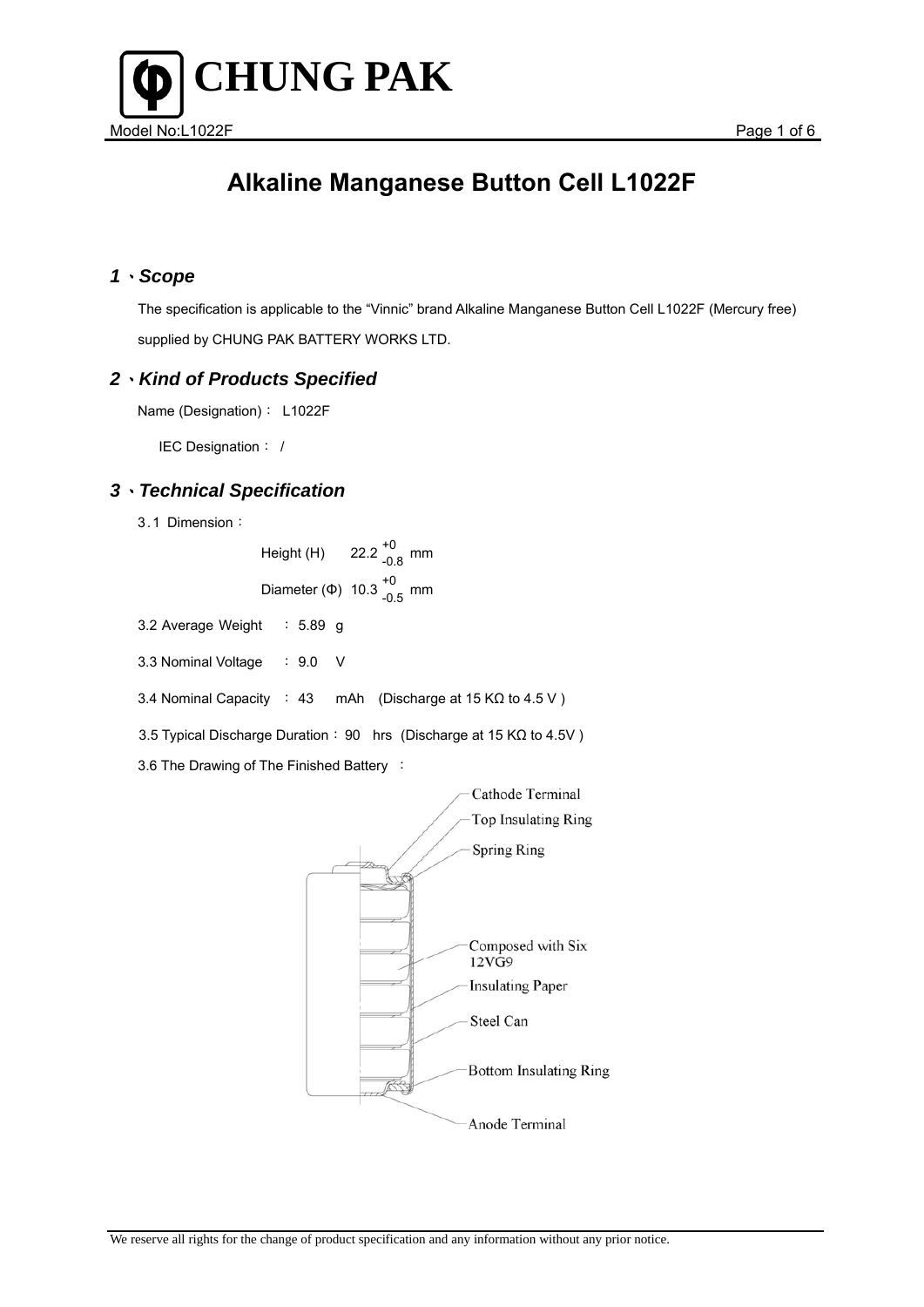

3.7 Outside Shape Dimensions and Terminals:





### *4*、*Performance*

4.1 Open-circuit Voltage:

| Initial                | $\geq$ 9.30 V |
|------------------------|---------------|
| After12 Months Storage | $\geq 9.06$ V |

#### 4.2 Service Out-put:

| Load Resistance                                     | 15 K $\Omega$ |
|-----------------------------------------------------|---------------|
| Discharge Method                                    | Continuously  |
| End-point Voltage                                   | 4.5 V         |
| <b>Minimum Duration</b><br>(Initial)                | 85 Hrs        |
| <b>Minimum Duration</b><br>(After12 Months Storage) | 78 Hrs        |

Remark:The word "initial" is applicable to the products elapsed three months or less after production.

4.3 High Temperature Electrolyte Leakage Resistance:

No deformation and no external electrolyte leakage shall be observed.

4.4 Expiry period: One year.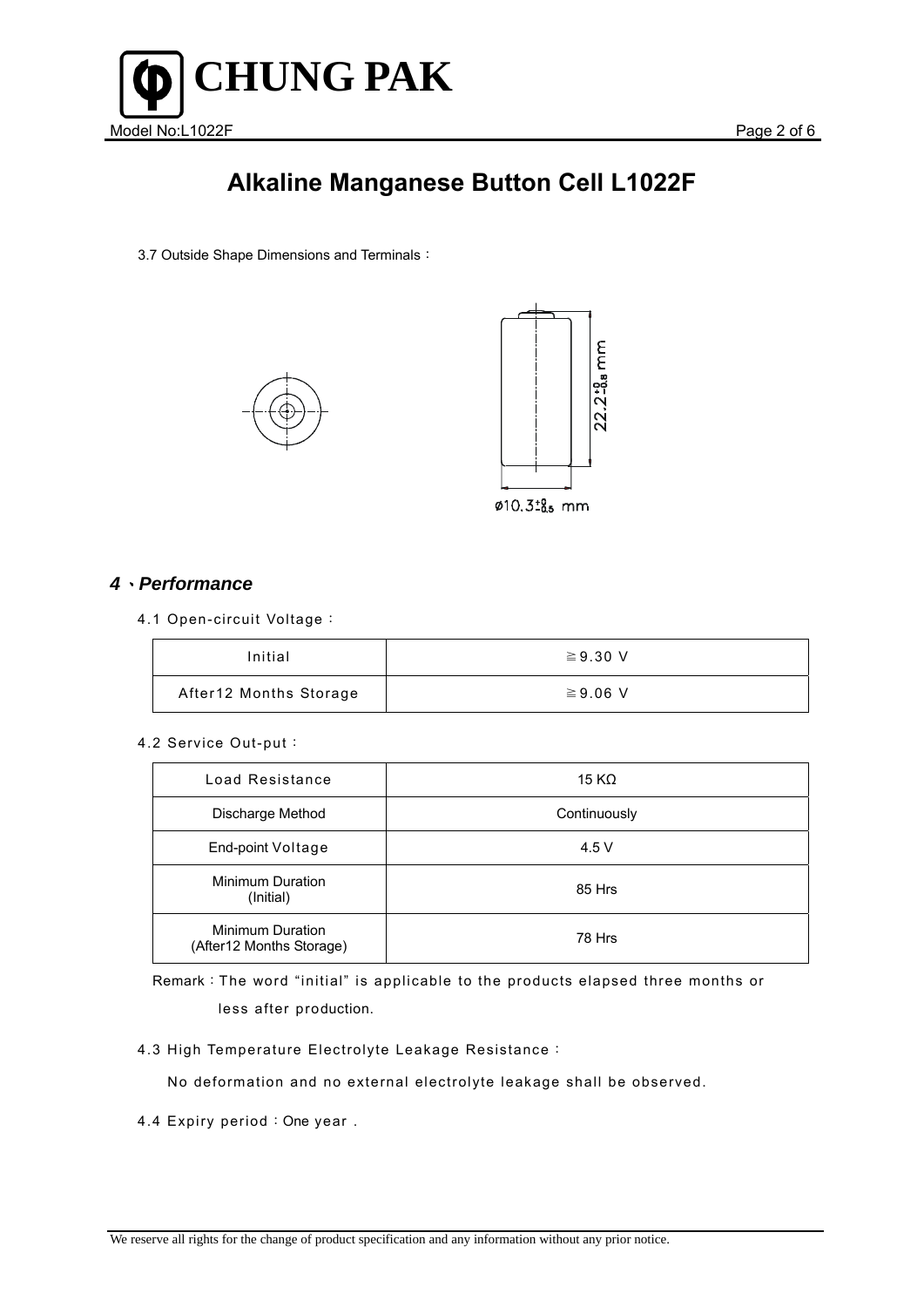

### *5*、*Brand and packaging*

5.1 Appendix 1: Standard and Packaging







Alkaline Manganese 50PCS Per Display Boxes Button Cell L1022F Boxes Measure : 103Χ52Χ30 mm





 2000 PCS Per Display Carton Carton Measure :289Χ235Χ145 mm

5.2 Any specific design and packing requirements will be accommodated as required.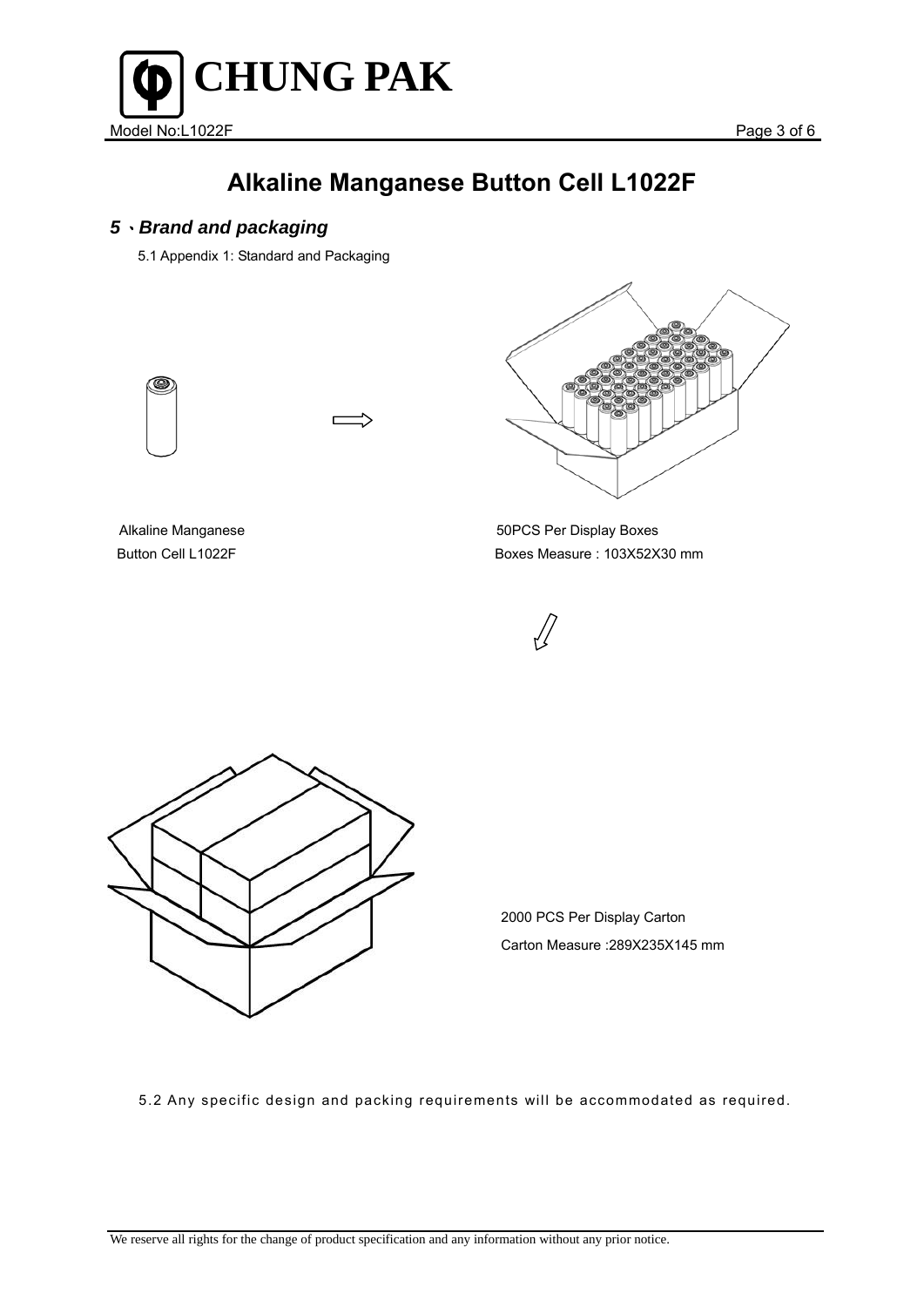

### *6*、*Safety instructions*

| Warning                                                                                                                                                               | <b>Danger</b>                                                                                                                                                                                                                                                                          |
|-----------------------------------------------------------------------------------------------------------------------------------------------------------------------|----------------------------------------------------------------------------------------------------------------------------------------------------------------------------------------------------------------------------------------------------------------------------------------|
| 1 Don't throw the batteries into fire or heat the batteries.                                                                                                          | This may cause the batteries to disrupt or ignite.                                                                                                                                                                                                                                     |
| 2 Don't directly solder the batteries.                                                                                                                                | This may damage their insulating tapes and<br>protective installation.                                                                                                                                                                                                                 |
| 3 Don't insert and use batteries with the $\theta$ & $\Theta$<br>electrode inverse.                                                                                   | This can damage the batteries for being force<br>charged, even may cause leakage, heat generation,<br>disrupt, explosion or ignition.                                                                                                                                                  |
| 4 Don't short-circuit the positive and negative<br>terminals of a battery.                                                                                            | This may cause heat generation, leakage, explosion,<br>fire and personal injury.                                                                                                                                                                                                       |
| 5 Don't expose the batteries to water.                                                                                                                                | This can cause heat generation or rust.                                                                                                                                                                                                                                                |
| 6 Don't charge and force discharge batteries.                                                                                                                         | This may cause leakage, heat generation, even<br>explosion and ignition.                                                                                                                                                                                                               |
| <b>7</b> Don't disassemble or damage the external tubes<br>of the batteries or modify the batteries(stack-up<br>batteries) etc.                                       | This easily results in short-circuit, leakage, even<br>ignition.                                                                                                                                                                                                                       |
| 8 Store unused batteries in their original packaging away<br>from metal objects.                                                                                      | This can cause battery short-circuiting which may result in<br>venting, leakage, and explosion and personal injury.                                                                                                                                                                    |
| batteries.                                                                                                                                                            | <b>9</b> Don't crush, puncture, or otherwise mutilate to deform This may cause venting, leakage, explosion and personal<br>injury.                                                                                                                                                     |
| 10 Immediately stop using the batteries if leakage,<br>discolor or etc. with them are detected.                                                                       | This may cause accidents to occur.                                                                                                                                                                                                                                                     |
| 10 Don't drop or strongly strike the batteries.                                                                                                                       | This may result in leakage, heat generation, disrupt, even<br>ignition.                                                                                                                                                                                                                |
| 12 To avoid using at high temperature and high<br>humidity ambient.                                                                                                   | This may cause batteries early damage.                                                                                                                                                                                                                                                 |
| <b>3</b> a. Be sure to use the batteries within a temperature<br>range from 0℃ to 40℃.<br>b. Be sure to storage the batteries within a<br>temperature range at 20±5℃. | a. Use the batteries beyond the temperature range<br>may cause leakage, heat generation, impaired<br>performance, and shortening of service life of the<br>batteries.<br>b. Storage the batteries beyond the temperature range<br>may cause heat generation, impaired performance, and |
| 49 Don't use old batteries with new ones.                                                                                                                             | shortening of service life of the batteries.<br>Some batteries may be over-discharged. This can result in<br>venting, leakage, explosion and personal injury.                                                                                                                          |
| <b>69 Don't use our batteries with any other type or brand</b><br>of batteries.                                                                                       | Mixed-matching of batteries may result in heat<br>generation, leakage or explosion.                                                                                                                                                                                                    |
| <b>66</b> Remove batteries from equipment if it is not to be<br>used for an extended period of time.                                                                  | When batteries beyond expiry period, electrolyte<br>leakage may occur causing damage to the equipment.                                                                                                                                                                                 |
| 10 Exhausted batteries should be immediately removed<br>from equipment.                                                                                               | When discharged batteries are kept in the equipment<br>for a long time, electrolyte leakage may occur causing<br>damage to the appliance and/or personal injury.                                                                                                                       |
| ® Keep the batteries out of the reach of children.                                                                                                                    | To avoid being swallowed. If swallowed, Please see<br>doctor immediately.                                                                                                                                                                                                              |
| 19 Don't allow children to replace batteries without<br>adult supervision.                                                                                            | This may cause wrong operation, even may occur<br>accident.                                                                                                                                                                                                                            |
| 20 Please use batteries within expiry period.                                                                                                                         | When batteries beyond expiry period, electrolyte<br>leakage may occur causing damage to the equipment.<br>And may impair batteries performance.                                                                                                                                        |
| 21) Don't take batteries by hand directly. Please wear<br>finger cots.                                                                                                | This may cause rust.                                                                                                                                                                                                                                                                   |
| 22 Don't take batteries with iron tweezer. Please use<br>plastic tweezer.                                                                                             | This can cause battery short-circuiting which may result<br>in heat generation, leakage, and explosion.                                                                                                                                                                                |

We reserve all rights for the change of product specification and any information without any prior notice.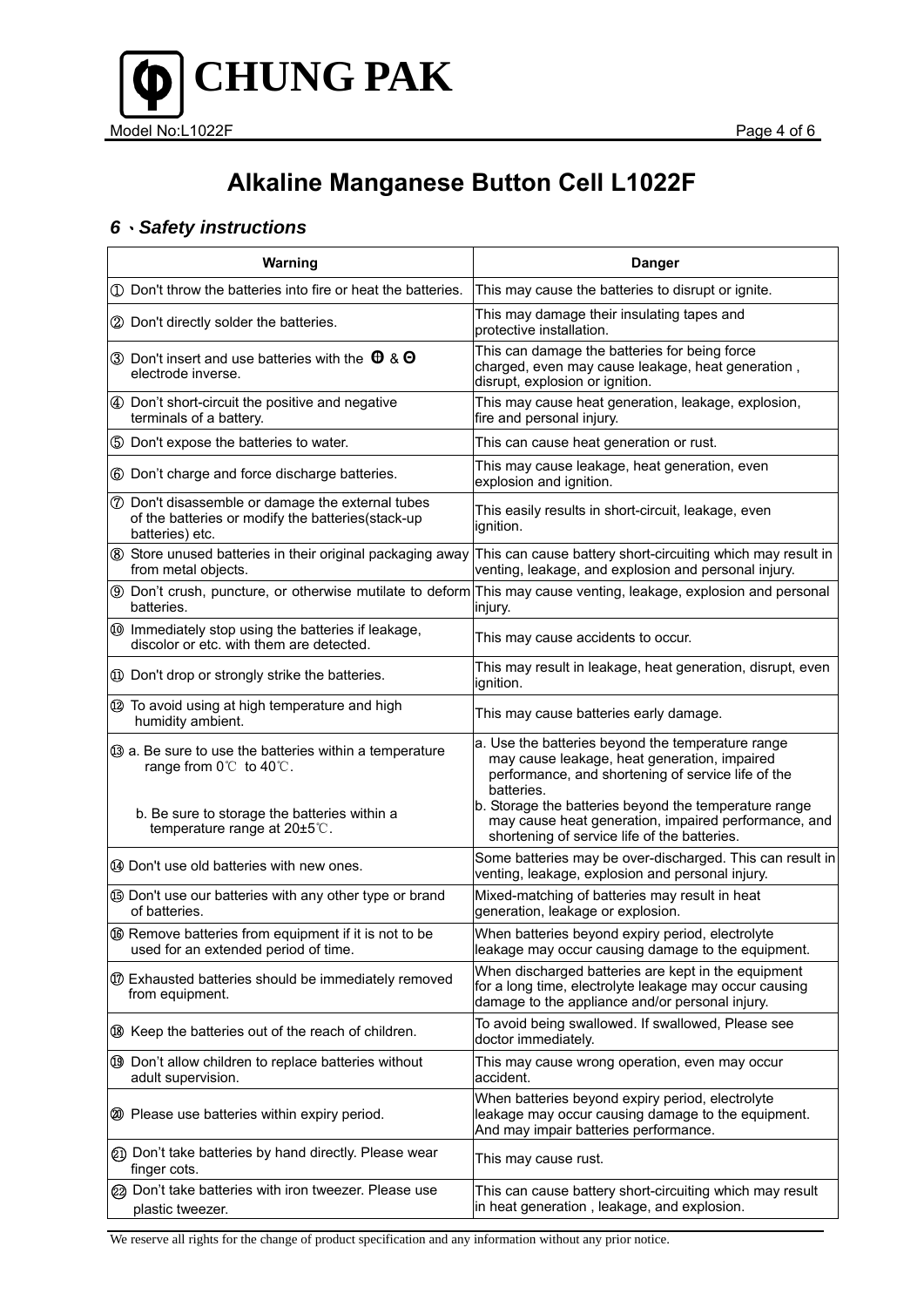



### *Appendix 1*:*Test*

#### *1. Storage and Test Conditions for Samples*

Unless otherwise specified, the storage conditions for samples shall be, as a general rule,

at the temperature of 20±2℃ and the humidity of 65±20%.

#### *2. Measuring Instruments*

2.1 Voltmeter: The accuracy of the voltmeter shall be within 0.005V for each 1.5V. The

resistance of the measuring instrument shall be at least 10 times the discharge

resistance but with a minimum of 1 M ohms per volt of the scale.

- 2.2 Load Resistance: The load resistance shall include all of the external circuit, and its allowance shall be within ±0.5%.
- 2.3 Caliper: The caliper shall be the one having precision of 0.02 millimeters or the one having the same or superior precision to this.

#### *3. Test Methods*

- 3.1 Dimensions: Measurements shall be made by use of the calipers.
- 3.2 Appearance: Examination shall be carried out by visual inspection.
- 3.3 Open-circuit Voltage: Measurements shall be carried out before the start of discharge of the sample by use of the voltmeter .

#### 3.4 Service Out-put

Discharge Start Time: After leaving in an atmosphere at a temperature of 20±2℃

for at least 8 hours or more .

Discharge Method: As defined in 4.2, page 2.

Discharge End-point: The instant when the closed-circuit voltage has reached below the end-point voltage(as defined in 4.2, page 2).

#### 3.5 High Temperature Electrolyte Leakage Resistance

The following conditions shall be adopted for the test:

- (1) Test temperature and humidity: 45±2℃, below 70%RH .
- (2) Test period: Leave to stand still 30 days .